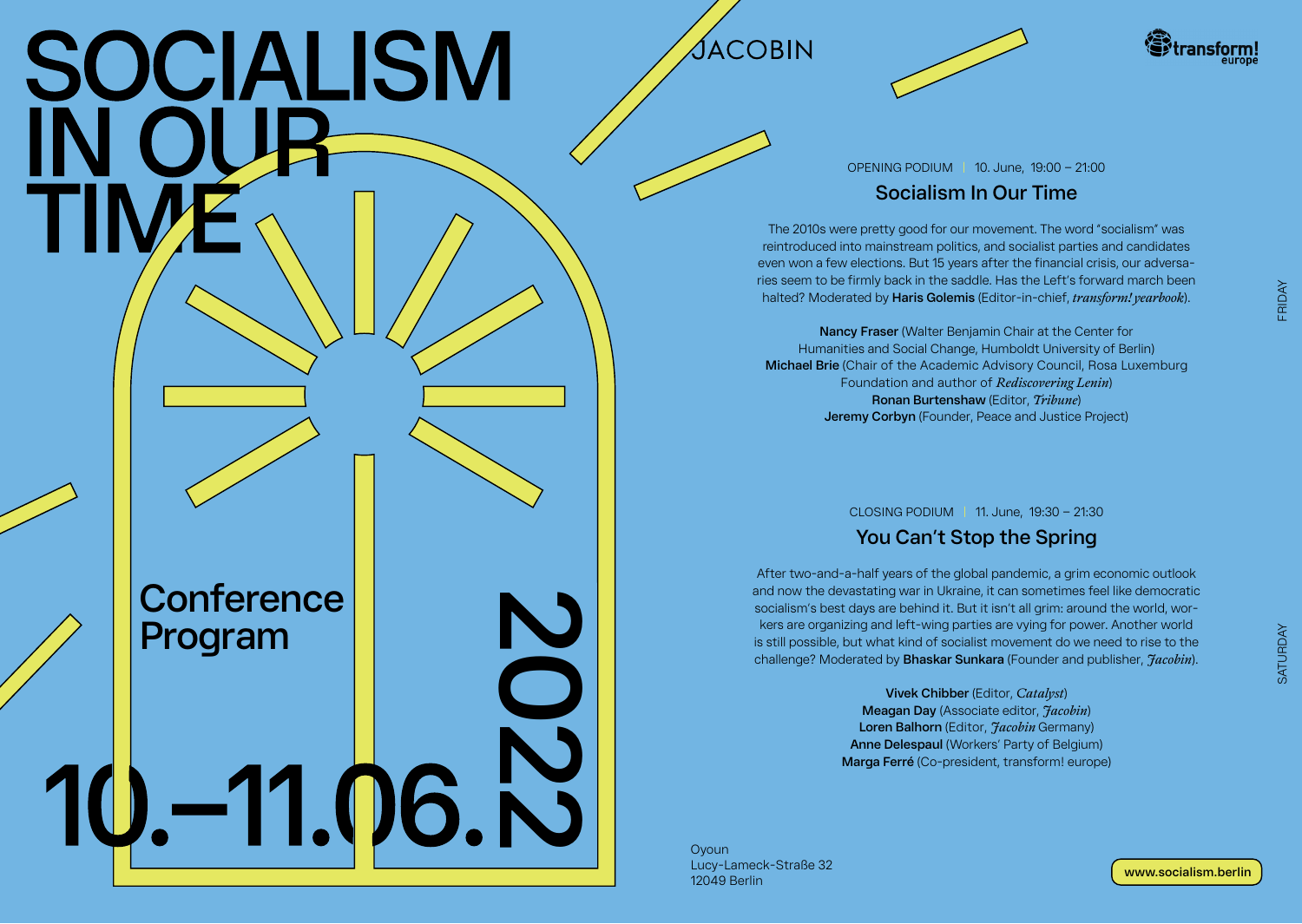## PANEL 1 | 10:00 – 11:45 **Their Planet and Ours**

Crop failures in eastern Africa, sweltering heat waves in India, California and the Amazon ablaze – every week, we are bombarded with more ominous headlines about the ecological crises of our times. Capitalism is killing the planet. Can we avert disaster by turning away from it? And which strategies is capital itself developing in the face of the climate crisis? Is "sustainability" a PR stunt, and might it even further entrench inequality, privatization and exclusion? Moderated by **Alex Brentler** (Staff writer, *Jacobin* Germany).

**Grace Blakeley** (Editor, *Tribune* & host, *A World to Win*) **Sabrina Fernandes** (Contributing editor, *Jacobin* & host, *Tese Onze*) **Gala Kabbaj** (Researcher, Quantité Critique) **Daniela Gabor** (Professor of Economics and Macro-Finance, UWE Bristol)



# PANEL 2 | 12:00 – 13:45

## **Contemporary Capitalism and Its Gravediggers**

Since the collapse of state socialism at the end of the last century, capitalism stands alone as the dominant economic system structuring our world. But no matter how "transnational" or "digital" it gets, it can't function without the workers who keep it running and, if they want to, can bring it to a halt. What does the global working class look like today, and how can it fight back? Moderated by **Eric Canepa** (Co-editor, *transform! yearbook*).

**Nadia Garbellini** (Researcher, Università di Modena e Reggio Emilia) **Vivek Chibber** (Editor, *Catalyst* & author of *The Class Matrix*) **Cedric Johnson** (Professor of Political Science and African American Studies, University of Illinois at Chicago & author of *The Panthers Can't Save Us Now*)



### PANEL 3 | 15:00 – 16:45 **Every War Is a Defeat**

The criminal invasion of Ukraine has unleashed a new and frightening spiral of escalation on Europe's eastern borders. While Russian bombs indiscriminately kill civilians and soldiers alike, NATO has seized on the opportunity to re-invent itself as a defender of freedom and sovereignty less than a year after the disastrous occupation of Afghanistan finally came to a close. With no end to the war in sight and arms budgets skyrocketing, can we build an anti-war movement fit for the times? Moderated by **Katerina Anastasiou** (Facilitator for Global Strategy, transform! europe).

**Jeremy Corbyn** (Founder, Peace and Justice Project) **Walter Baier** (Board member, transform! europe) **Volodymyr Ishchenko** (Post-doctoral researcher, Free University of Berlin) **Özlem Demirel** (MEP, DIE LINKE)

PANEL 4 | 17:00 – 18:45

# **The Left in Purgatory**

There is no doubt that the US Left is at the end of a period of rapid politicization and settling into one of either gradual decline or slow advance. In Europe, a series of defeats have thrown the Left onto the defensive, as the political center regains the upper hand. How can socialists on both sides of the Atlantic move beyond the prospect of mere "resistance" and become "masters of our own fate"? Moderated by **Loren Balhorn** (Editor, *Jacobin* Germany).

**Meagan Day** (Associate editor, *Jacobin*  & co-author of *Bigger than Bernie*) **Bhaskar Sunkara** (Founder and publisher, *Jacobin*  & author of *The Socialist Manifesto*) **David Broder** (Europe Editor, *Jacobin* & author of *First They Took Rome*)

ENGLISH TRACK

ENGLISH TRACK

ENGLISH TRACK

ENGLISH TRACK